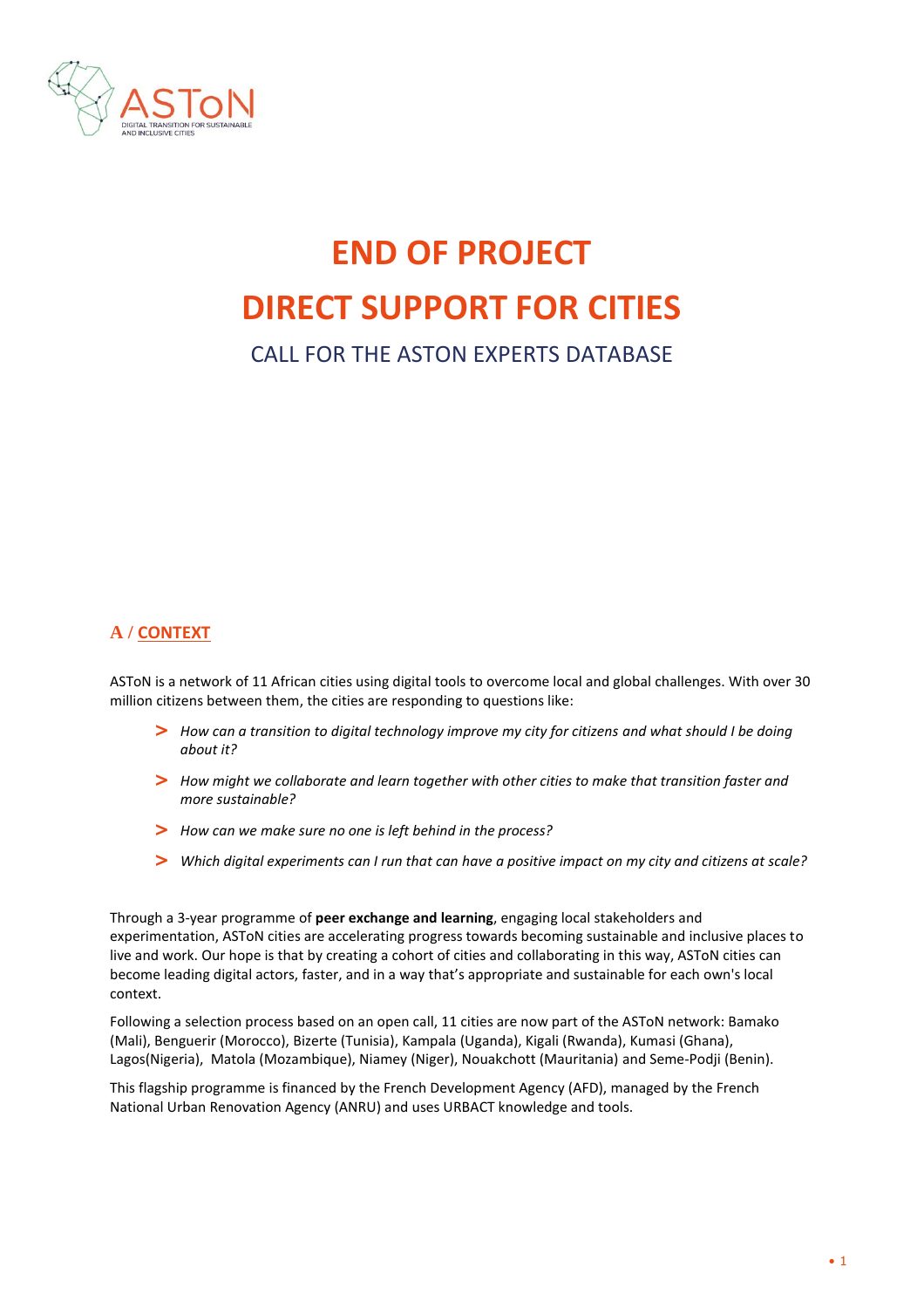## **B / HOW IT WORKS**

The network kick-started its activities September 2019 and it is due to last until December 2022. The activities are organized in **3 phases** as follows:

| <b>EXPLORE</b>                                                                                                                                                                           | <b>ENGAGE</b>                                                                                                                                                                                                                                                | <b>EXPERIMENT</b>                                                                                                                                                                     |
|------------------------------------------------------------------------------------------------------------------------------------------------------------------------------------------|--------------------------------------------------------------------------------------------------------------------------------------------------------------------------------------------------------------------------------------------------------------|---------------------------------------------------------------------------------------------------------------------------------------------------------------------------------------|
| Through research and visits we<br>published a baseline study of<br>where cities are now with a vision<br>of what's next - what we'd like to<br>learn, and how far we think we can<br>go. | By the end of ENGAGE phase, cities will<br>have a clear vision, an action plan to<br>reach that vision, a stakeholder group<br>to put the plan into action and ways to<br>validate what's working and what's not.<br>Besides the local work, we're holding a | The 'doing' phase where we're each<br>implementing pilot projects,<br>experimenting, working on our challenges<br>in our respective cities, and leaving no<br>one behind as we do so. |
| Cities started to involve <b>local</b><br>stakeholders and build up a picture<br>of what it's going to take, to make<br>the changes we want, and what<br>we'll each need to do it.       | series of transnational meetings,<br>workshops and exchanges to share<br>ideas and what we are learning.<br>We're equally looking into the skills<br>needed for cities to succeed their<br>digital transition.                                               | By the end of EXPERIMENT phase, cities<br>will have a clear idea of the actions which<br>are <b>bankable</b> and not and the <b>calendar</b><br>for action.                           |
| Sept 2019 - June 2020                                                                                                                                                                    | <b>July 2020 - December 2022</b>                                                                                                                                                                                                                             | Dec 2021 - June 2022                                                                                                                                                                  |

Phase 2 activities are organized around **3 components** as follows:

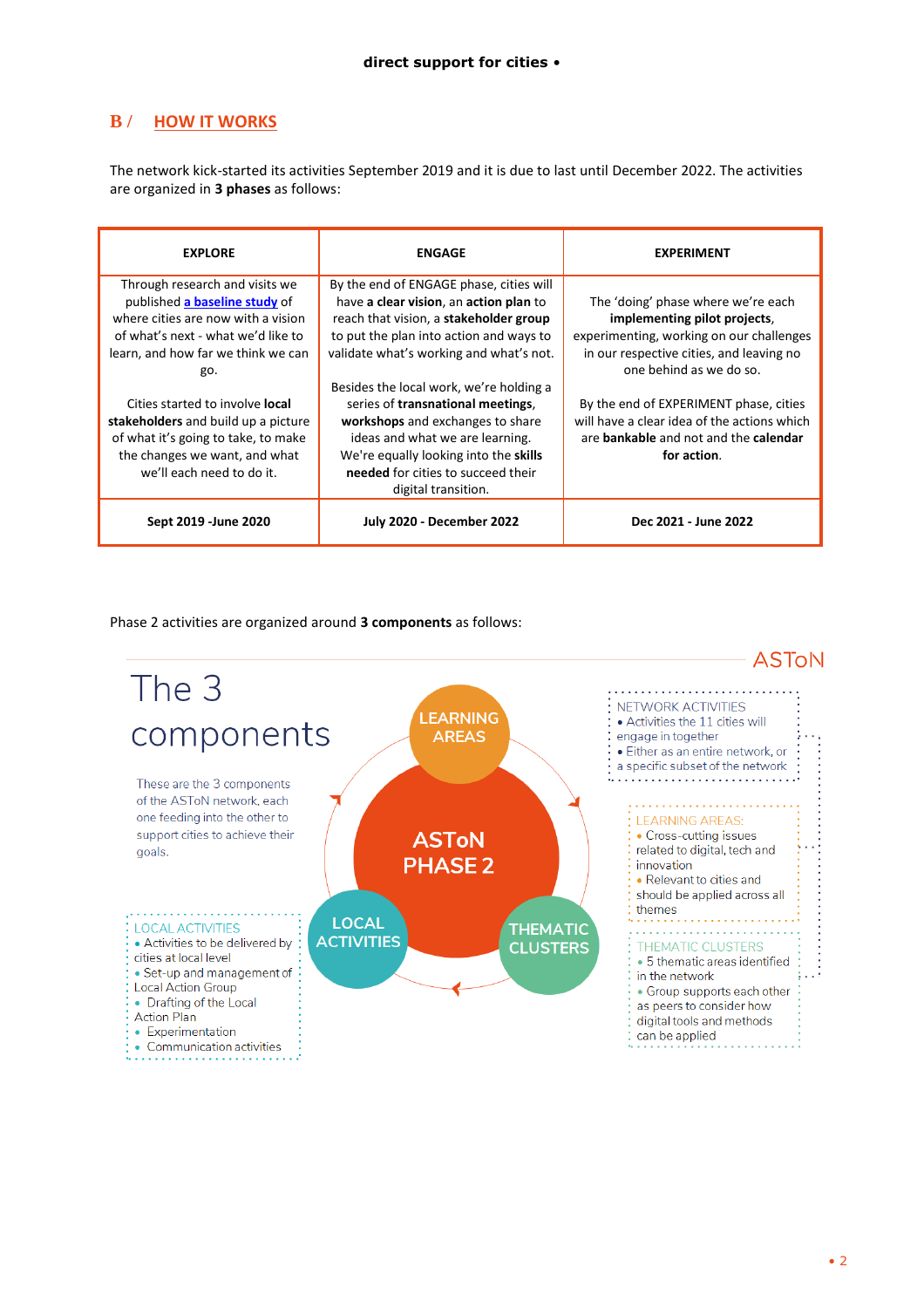#### **C / CAPACITY BUILDING FOR THE END OF THE PROJECT**

ASToN key objective is to reinforce the capacity of city practitioners that are involved in the network. Our starting assumption is that the digital transformation of cities should have local authorities in the drivers' seat. In order for that to happen, a specific set of knowledge and skills regarding the governance of digital technologies are needed. Furthermore, we believe that cities working together, exchanging lessons and good practices can enable the creation of a cohort of city leaders able to drive change locally and impact the global trends as well.

The key principles of our capacity building approach have been highlighted in [the ASToN Baseline Study.](https://aston-network.org/wp-content/uploads/2021/05/Aston-BaselineStudy-VA-210430-JB.pdf)

#### **D / SERVICES TO BE PROVIDED**

ASToN Secretariat is looking for a consultant to contribute to the implementation of the overall capacity building strategy. S/he will provide direct support to the ASToN cities linked with their ongoing activities until August 2022.

The tasks to be completed are specifically linked with the project's Experimentation Phase and are to be delivered directly at city level (on-line):

- **>** Provide coaching to cities for the implementation of their experiments (follow-up on the calendar of Experimentation Phase activities) though coaching calls or other methods previously agreed with the city;
- **>** Support the learning process at city level by organising specific reflection sessions;
- **>** Support the initial reflection on the local action plans based on the experimentation results.
- **>** Contribute to the design and creation of support tools and instruments for the use of cities

The tasks will be carried out in close consultation with the ASToN Secretariat.

The contract will run until 31 August 2022.

A maximum budget of 25.000 € without VAT is available for the period June - August 2022 for this work.

#### **E / WHAT WE'RE LOOKING FOR**

The profile we're looking for:

- **>** Proven experience in supporting civil servants through the design and implementation of innovation processes (3 to 5 years of experience) ;
- **>** Previous direct work with African cities on digital transition and public sector innovation;
- **>** Proven experience in using the lean approach method and innovative tools for public sector service design (1 to 3 years);
- **>** Knowledge of the African urban context and the specific challenges cities from the continent are being confronted with.